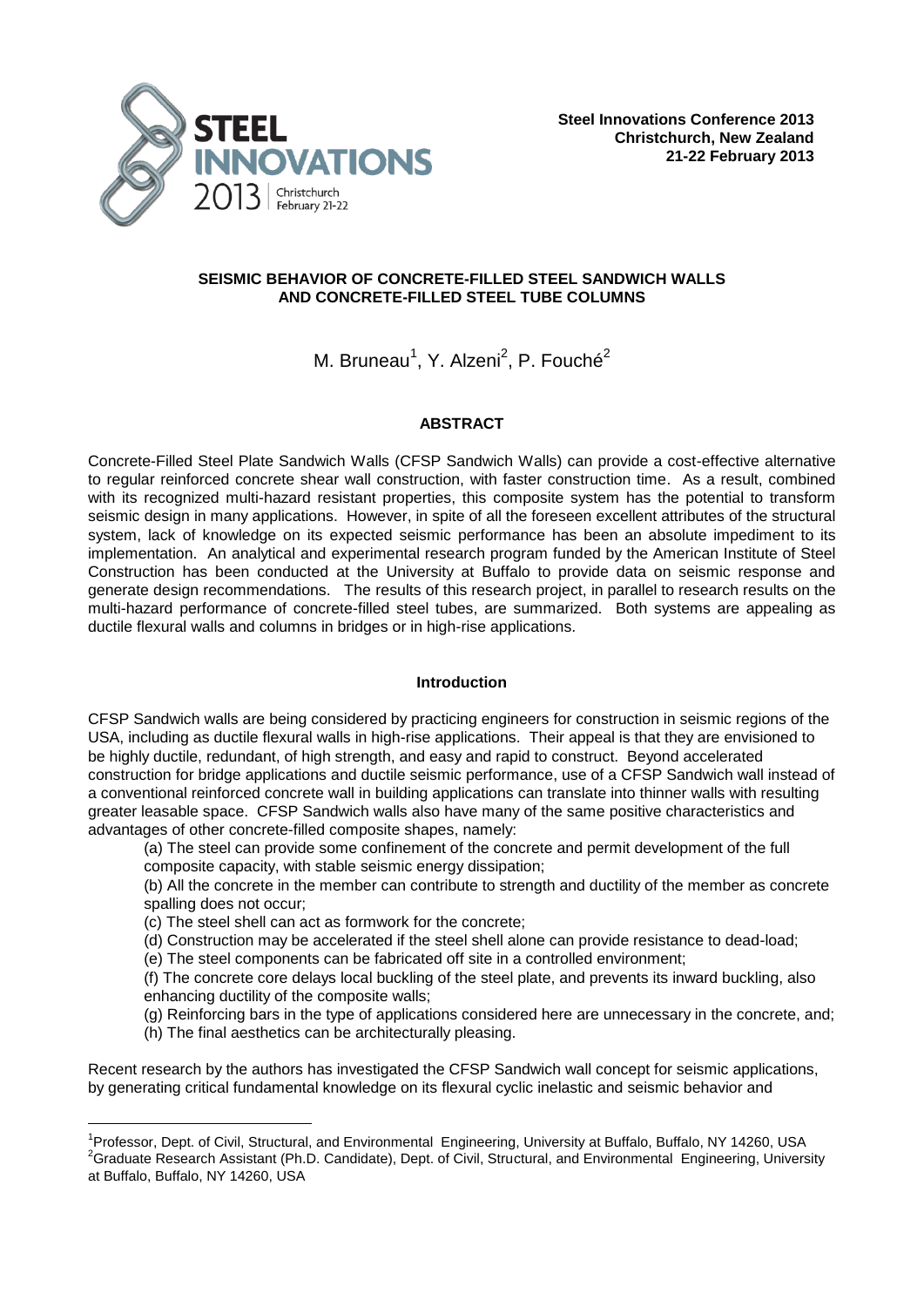performance. This project considered walls with and without boundary elements, and issues related to foundation design for proper load-transfer behavior. Laboratory experiments investigated the behavior of large-scale walls using quasi-static testing procedures. Nonlinear detailed finite element models are used to investigate local response mechanisms and expand the experimental results to include a wider range of parameters to define response. This on-going research work will serve as the basis to develop and validate design recommendations.

In parallel, research has been conducted on the multi-hazard performance of concrete-filled steel tubes. Some findings from that research are summarized here, as they provide insights on similarities on the seismic performance of various shapes within this class of concrete-filled members.

#### **Wall Specimens**

Two groups of two specimens were tested. In Group NB, the CFSP Sandwich Walls have no boundary elements and their cross section is composed of double web skin plates having thickness, *t*, of 5/16" and width, w, of 40", connected through circular tie bars spaced equally in both horizontal and vertical direction at a spacing, *S*, that varies from one specimen to the other. The flanges of the panel consist of half HSS sections in order to avoid premature failure of the cross section's corner welds due to concentration of stresses that has been observed in prior research for rectangular sections (El-Bahey and Bruneau 2012a, 2012b). The tested specimens have a total width, *W*, of 48" (40" skin plates plus two half-HSS 8.625×0.325 of 8.625" diameter) and total thickness, *b*, of 8-5/8"). The height of both specimens in Group NB is 10 ft above the top of their footing, and their width is 4ft, resulting in an aspect ratio of 2.5. A typical cross-section of Group NB specimens is shown in Fig. 1.



## CFSSP-NB1

Figure 1 Representative Cross Sections for Group NB Specimens

Tie bars were welded to the web skin plate using plug welding: tie bars having a total length equal to *(b-t),* were positioned to span the distance between the steel web plates center lines, and the remaining half thickness of the plate on each side was filled with welding material to create the plug weld. For specimen CFSSP-NB1, the spacing of the tie bars, *S*, in both horizontal and vertical direction was set to 8 inches, giving a flat width-to-thickness ratio, *b/t,* of 25.6. The spacing of the tie bars in specimen CFSSP-NB2 in both horizontal and vertical directions was 12 inches, for a corresponding ratio, *b/t*, of 38.4. The tie bars were designed to remain elastic throughout the tests, and consequently have a diameter of 1".

The HSS sections were cut using water jet in order to avoid the need for annealing of the HSS after cutting. The half HSS section was welded to the steel web using full penetration welds.

Group B specimens were CFSSP-Walls having boundary elements (i.e., columns) consisting of concrete filled round HSS section. Their cross section were composed of HSS columns and of double web skin plates having width, *w*, of 30" and thickness, *t*, of 5/16" connected through tie bars spaced equally in both horizontal and vertical direction at a spacing, *S*, that varies from one specimen to the other. The two specimens in Group B had the same outer dimensions, plate thicknesses, and tie bar diameter. Specimen CFSSP-B1's tie bars were connected to the web plate through plug welding per the same technique used for the specimens of Group NB; tie bars were spaced at 8" center-to-center, leading to *b/t* ratio of 25.6 for the plate. However, for specimen CFSSP-B2, tie bars were assembled differently. Bars having total length of *(b+2t )* were used, *b* being the total width of the wall. As such, when installed, the tie bars protruded beyond the steel web plate on each side, and were fillet welded to the web steel plates. Tie bars for specimen CFSSP-B2 are spaced at 12" center-to-center, resulting in a *b/t* ratio of 38.4 for the plate. Fig. 2 shows the cross section of specimen CFSSP-B2.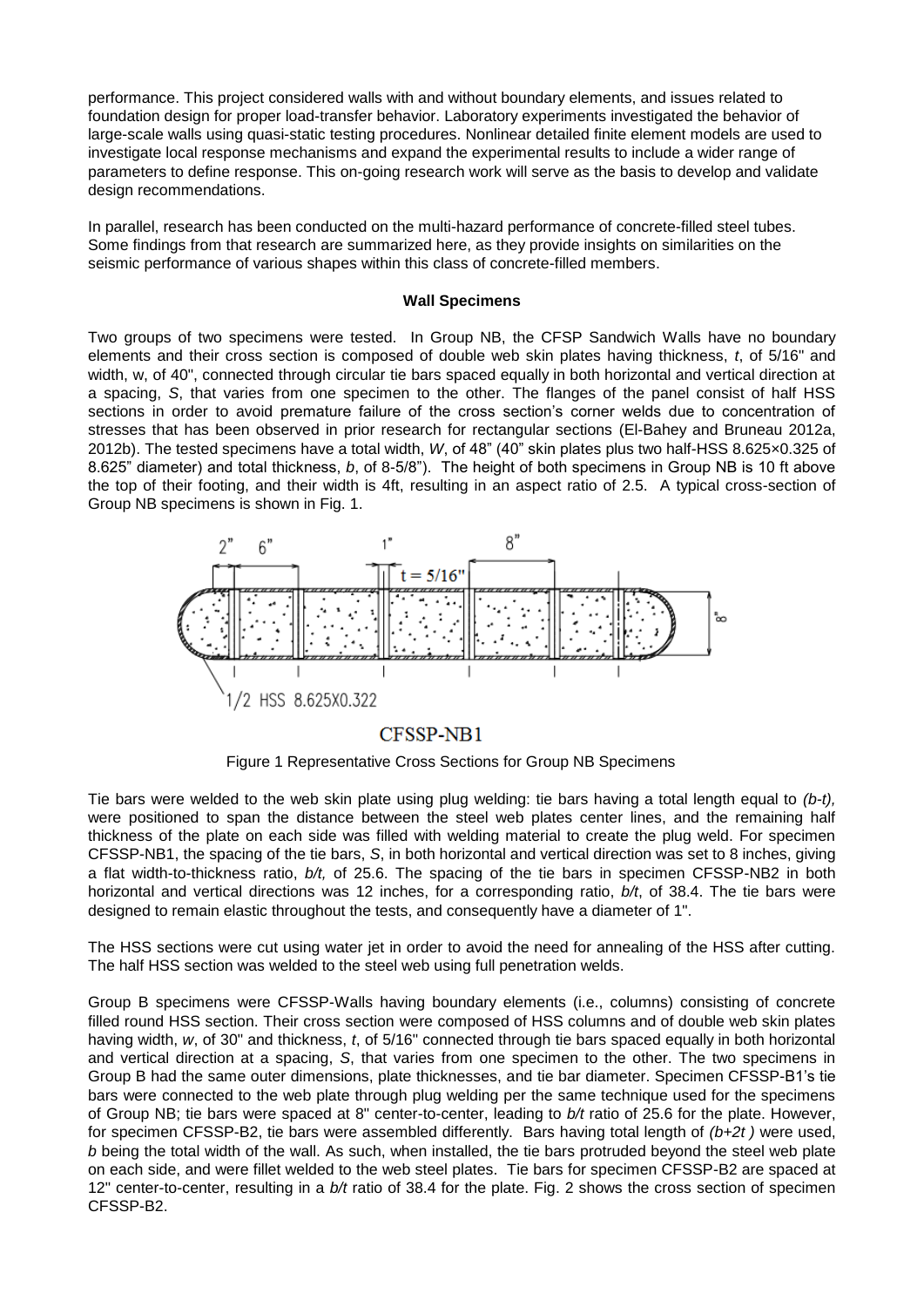The boundary elements used in Group B specimens were round HSS 8.625×0.322 welded to the steel webs using full penetration welding. Also, dimensions of the Group B specimens were chosen such that specimens in both groups B and NB would have approximately the same plastic moment capacity. Specified materials were ASTM A252 Gr 3 for the HSS, ASTM A572 Gr.50 for the plates, and 4 ksi self consolidating concrete for all specimens.



Figure 2: Cross Sections of Specimen CFSSP-B2

## **Test set-up**

The test setup required design of a head plate at the top of the wall to transfer the actuator force to the tested specimen, a reinforced concrete foundation at its base to resist a moment of 3402 Kip-ft, pre-tensioned threaded bars (Dywidags) to tie the reinforced concrete foundation to the lab strong floor, structural components transferring the design load from the tested CFSSP-Wall to the reinforced concrete foundation, and finally a side restraint system to prevent the tested wall from lateral motions during testing. Fig. 3 shows a typical elevation of this setup.





Figure 3: Test set-up

# **Cyclic Test Response**

Only minor differences in response were observed among the 4 specimens. Observations are summarized here for specimen CFSSP-NB1, representative of typical behavior.

At 0.6% drift, strain gages on the specimen indicated the onset of yielding. Some flaking of white wash paint was noted, especially in parts of the HSS. There was no visual evidence of local buckling. At 1.2% drift the entire base of the wall seemed to be yielding, but there was still no observed local buckling.

Local buckling was first observed at 1.8% drift. This buckling was located on the web plate of the specimen,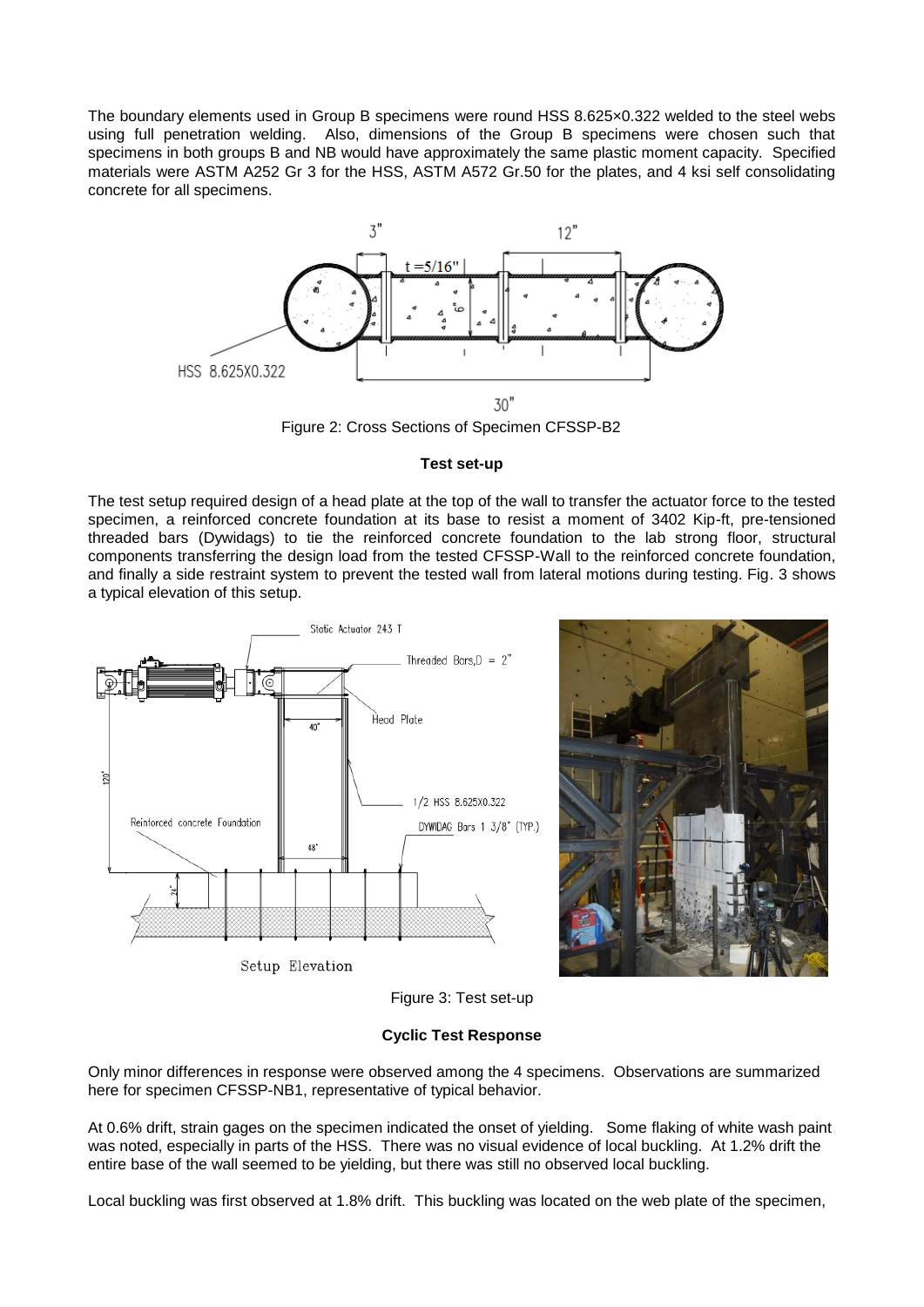on one side of the wall, between the first and the second row of tie bars from the base. The half HSS part of the section did not buckle at this drift level. At 2.4% drift, the half HSS end of the cross-section developed local buckling at a location equivalent to between the first and the second row of ties above the footing, as shown in Fig. 4. Minor fractures appeared in some of the plug welds on the first row of tie bars.

At 3%, some of the tie bars plug welds fractured around the perimeter of the tie bars. During cycling, fractures also started to propagate from the circumference of the first tie bar in the first row towards the half HSS. The crack propagated by about 3/4 of an inch. At 3.6% drift, a first crack developed in the HSS part of the cross-section, on the face of the buckled wave in the half HSS. Testing stopped after a few cycles at this 3.6% drift value, as the wall fractured over 18 inches of its base, in a plane passing through the center line of the first row of tie bars (Fig. 5).

The hysteretic force-displacement curve obtained from this test is shown in Fig. 6. Results indicate that the wall exhibited ductile behavior up to significant drifts (considering that walls are stiff structural elements expected to develop relatively small drifts during an earthquake). Experimental results also indicated that all wall tested were able to develop their plastic moment computed using cross-section analysis and actual material properties. Such calculations will be provided in subsequent publications.



Figure 4: The Local Buckling of the HSS Part at 2.4% Drift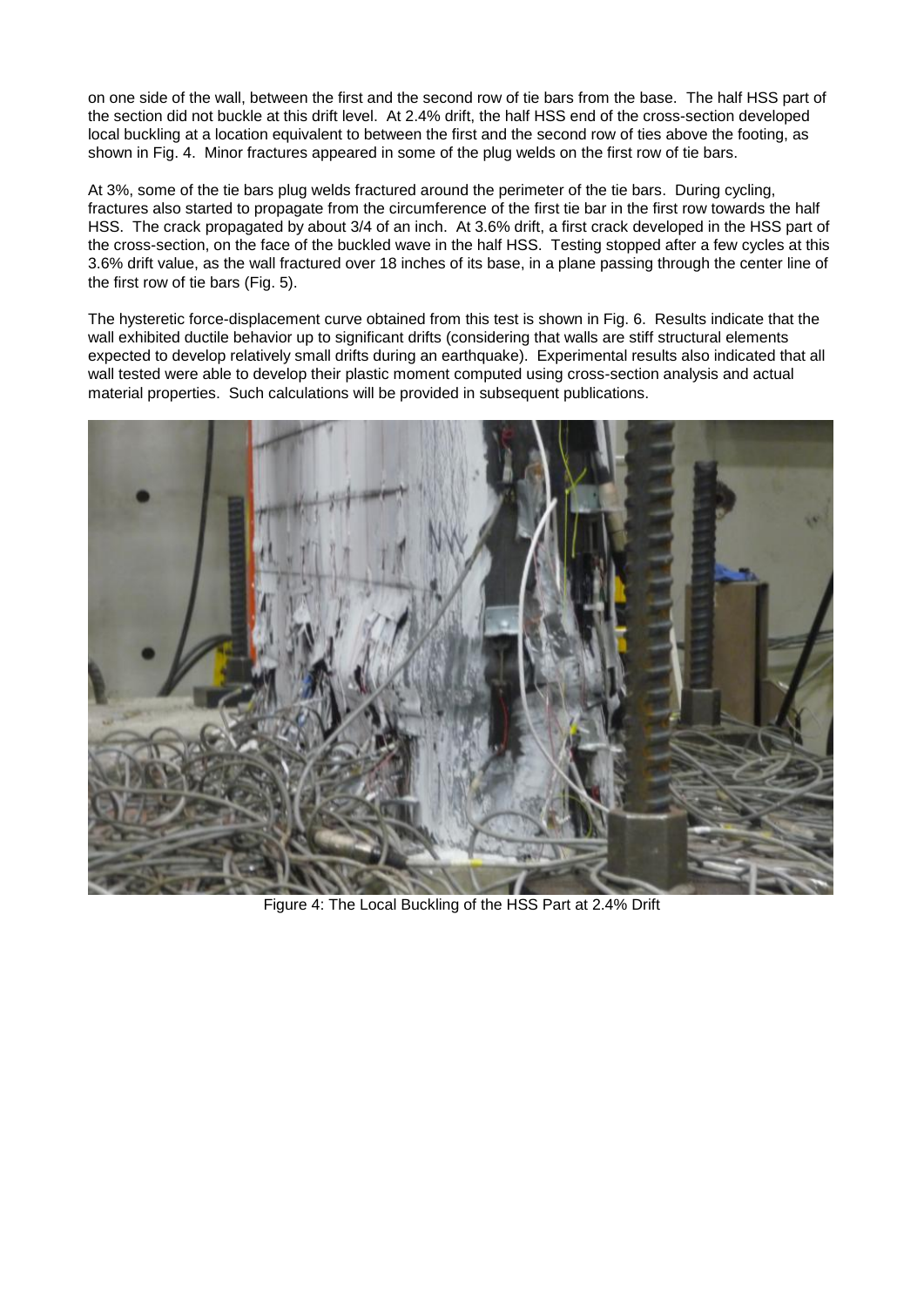

Figure 5: Fracture of the CFSSP-NB1 Specimen East Side at 3.6% Drift



```
Figure 6: hysteretic force-displacement curve for Specimen CFSSP-NB1
```
## **Multi-hazard (Blast and Seismic) Resistant Concrete-Filled Columns**

There is a growing concern that bridges piers, in addition to be resistant to earthquakes, must also be able to resist blast forces as a result of terrorism. In the USA, this concern is justified as threats have been received against bridges across the nation. In this context, highway bridges seem more accessible and vulnerable than landmark bridges which are closely monitored. In many instances, the destruction of a highway bridge can have profound effects on the economic circuit those infrastructures support. Protecting those critical components of the nation's infrastructure requires the development of single structural concepts that can provide multi-hazard protection. Such concepts should accommodate consistent demands imposed by the hazards and provide satisfactory performance for conflicting demands. Because of their inherent structural qualities, ranging from higher strength, substantial toughness and ductility and their applicability to situations requiring accelerated constructions or repairs, Concrete-Filled Steel Tubes (CFST), Concrete-Filled Double Skin Steel Tube (CFDST), and Modified Steel-Jacketed Columns (MSJC) are proposed as candidate concepts in that approach. Much of the multi-hazard research on CFST has been extensively published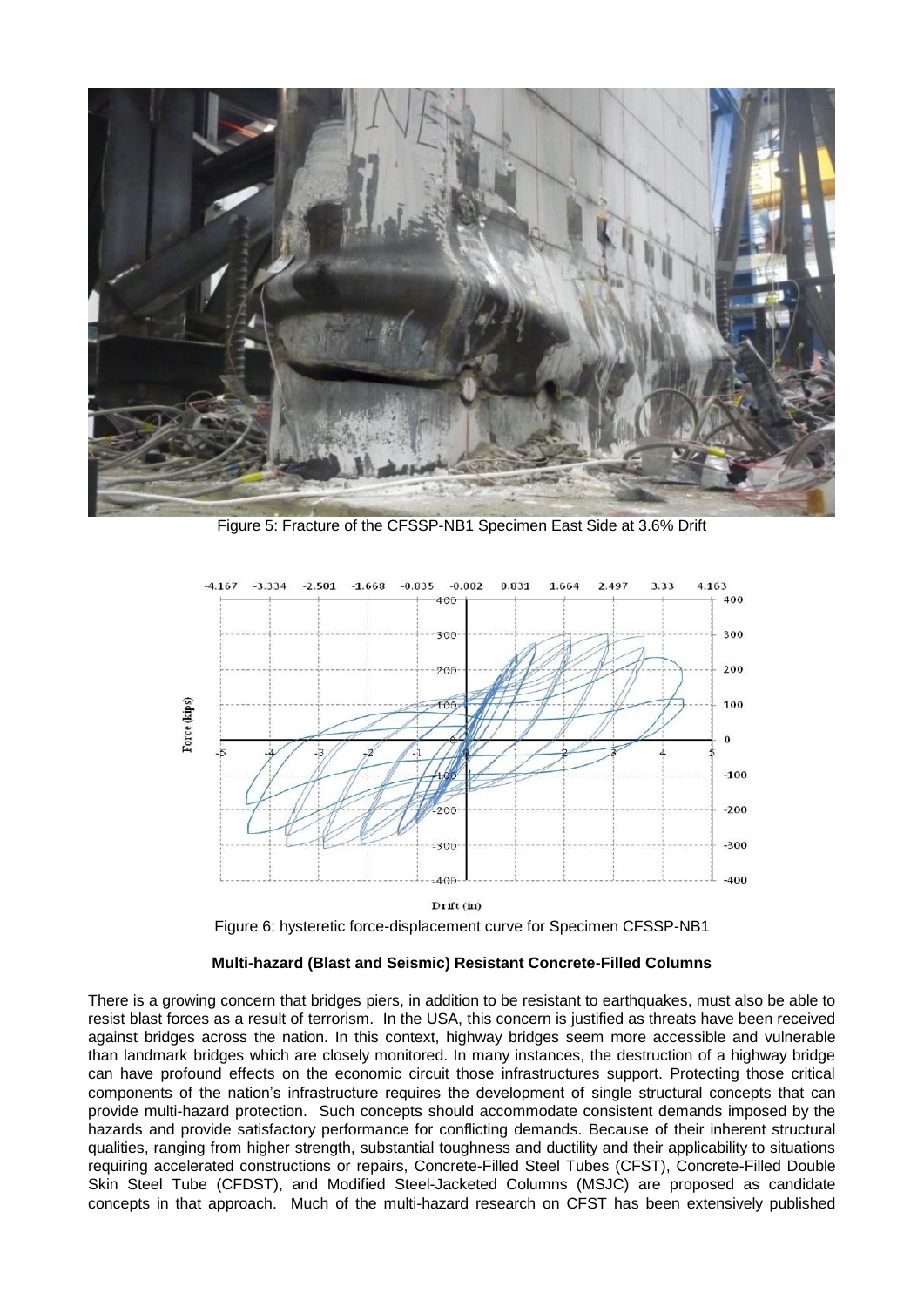before (including literature reviews on behavior of CFST), and is not repeated here (see Marson and Bruneau 2004; Bruneau and Marson 2004; Fujikura et al 2007, 2008; Fujikura and Bruneau 2008, 2011a, 2011b).

#### **Systems Description and Features**

CFDST is a steel-concrete-steel "sandwich" section formed by two concentric steel tubes separated by a concrete core as shown on Fig. 7. That configuration seeks to draw upon the benefits in strength, toughness and stiffness derived for steel-sandwich construction by placing the steel at the periphery of a filler material (as described, for example, in Montague 1975). The outside skin at the periphery of the section provides strength and stiffness, the inside skin enhances ductility, and the concrete in between provides local and overall stability to the system. That synergy between the tubes and the core results in a more redundant section which completely fails only when all three layers of materials fail. In this section, concrete material failures such as spalling, breaching or scabbing under shock load are controlled. This helps preserve the stability of the section and guarantee enough (axial) residual strength for the section at ultimate conditions.



Figure 7. Concrete Filled Double Skin Tube

On the other hand, wrapping concrete column with a steel jacket is widely accepted as a cost effective retrofit technique for column of seismically deficient bridges. The merits of this technique do not translate however into improved blast performance for bridge column. Direct shear failure under blast load have been observed at the gaps between the jacket and the surrounding footing and cap beam when exposed to blast (Fujikura and Bruneau, 2008). By controlling this undesirable failure mode without hindering the initial role of the jacket, a multi-hazard resistant system is obtained. Structural steel collars placed around the gaps and tied to the adjacent elements with post-installed anchors can help increase the shear strength locally (Fig. [8Figure \)](#page-5-0). A non-stick interface between the collar and the column can also be created to allow only smooth contact thus increasing only shear strength while leaving flexural strength of the column virtually unchanged as initially intended.



Figure 8. Steel Collar: Components (Left and Middle) and Construction (Right)

## **Blast and Seismic Tests**

<span id="page-5-0"></span>CFDST and MSJC column bents were tested under blast overpressures: The bents were laterally supported by a reaction frame that also serves to simulate the boundary condition and rigidity at the top of the bent beam that the deck of a full-scale bridge would have provided. Other CFDST column specimens were submitted to cyclic pushover to simulate earthquake excitations. The resulting designs yield sections that combined inside and outside tubes ranging from moderately ductile (MD) to highly ductile (HD). All specimens were quarter scale but a range of properties were taken into account. ASTM A513 steel tubes with a minimum yield of 290 MPa and self-consolidating concrete with a minimum strength of 34.5MPa were specified for the CFDST. The materials properties for the MSJC were the same as in Fujikura and Bruneau (2008). A 9.5mm A36 steel plate was used for the base of the collar, whereas the lip of the collar was cut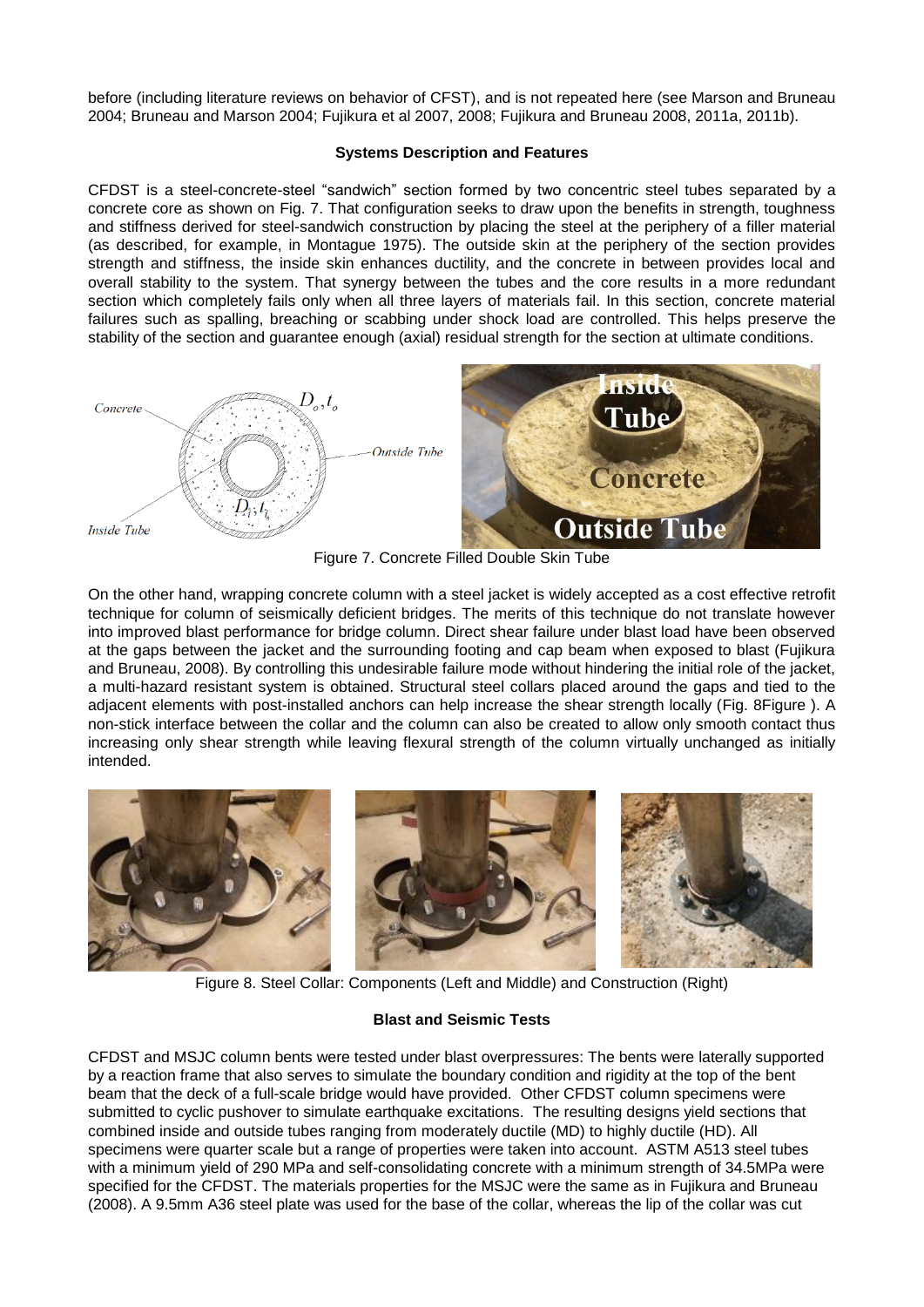from an A53 steel tube (216mm in diameter and 8mm-thick).

Measured plastic rotations after the blast tests were well in excess of 2 degrees for CFDSTs and MSJC (Figs. 9 and 10 respectively). For reinforced concrete columns, blast-induced plastic rotations of 2 to 4 degrees would lead to "moderate to heavy damage" (UFC, 2008) suggesting that repairs or complete replacement would be necessary. However, comparable test results for both CFDSTs and MSJCs showed that repair would be needed for aesthetical reasons only, and that the deformed columns would be able to perform their functions. For more severe blast charges, plastic rotations in excess of 4 degrees were accompanied with moderate to important local denting of CFDST section and seam failure of MSJC's jacket. For near contact charge condition, fracture of the outside tube of the CFDST occurred, but the inner tube prevented complete failure of the columns.



Figure 9. Plastic Deformation of CFDST under Blast



Figure 10: Global (Left) and Local Deformation (Right) of MSJC after Blast Test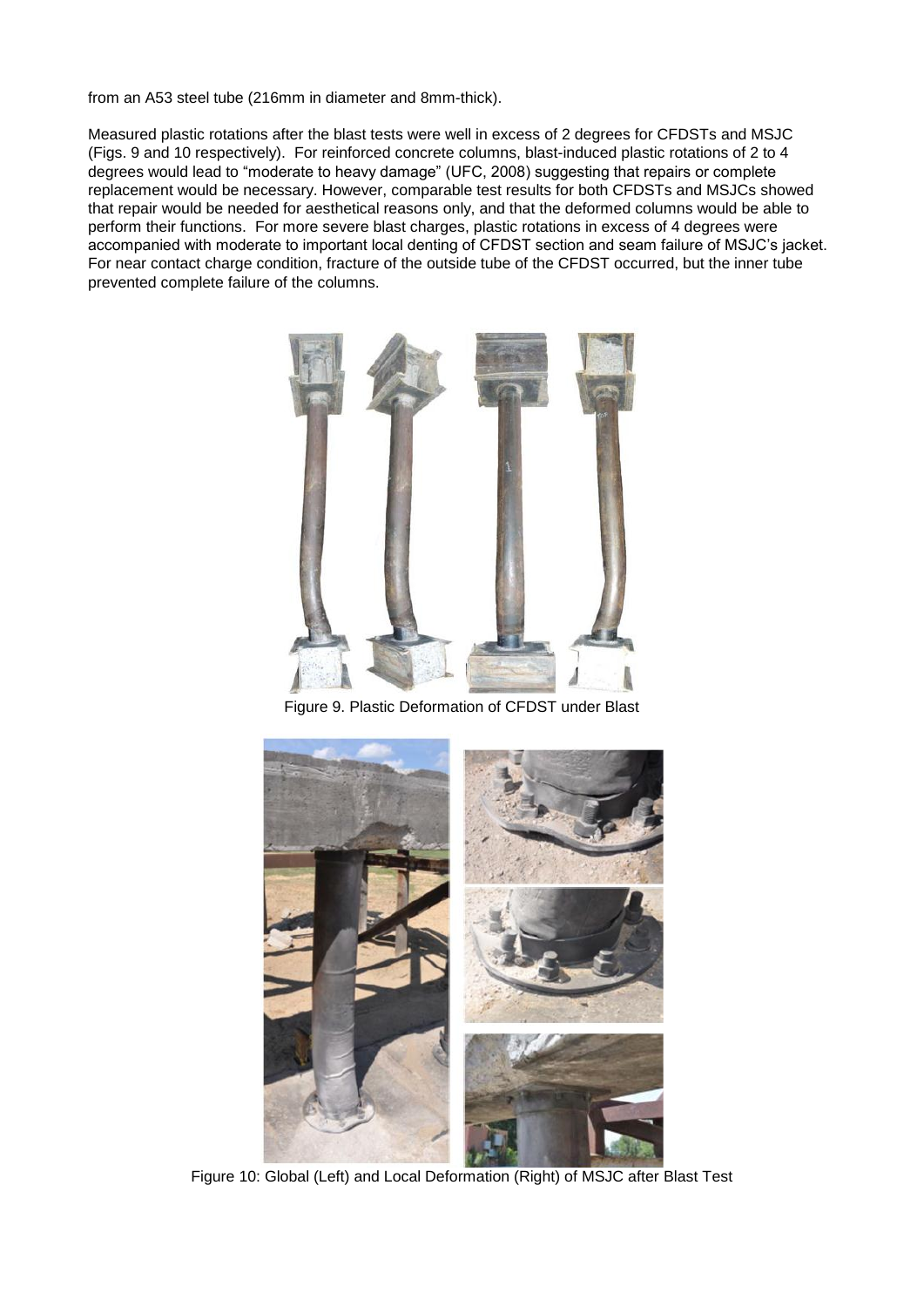All specimen in the seismic test program exhibited ductile behavior up to failure. In all cases, yielding preceded buckling of the outside tube. Yielding first occurred at a drift level of about 1.5%, local buckling around at least 3%, and failure at well beyond 7.5%. Stiffness reduction was gradual, and no substantial reduction in strength was observed until failure. In general, hysteretic loops for the specimens were stable and exhibited pinching proportional to the severity of local buckling (Fig. 1[1Figure\)](#page-7-0).



Figure 11: Specimen at Maximum Strength (Left) and Typical Hysteretic Loop (Right)

#### **Conclusions**

<span id="page-7-0"></span>Concrete-Filled Steel Plate Sandwich Walls, as well as concrete-filled double skin steel tubes, can provide cost-effective alternatives to regular reinforced concrete construction, to provide seismic as well as blast resistance. Specimens were subjected to cyclic inelastic tests, as well as in some cases blast, to investigate their applicability as candidate multi-hazard systems for bridge applications. Satisfactory behavior was obtained in all cases. Large ductile flexural deformations were achievable during both seismic and blast tests.

Further studies using analytical and advanced finite element methods are underway to develop analytical and design tools for those systems, using models that have been validated against those experimental results.

#### **Acknowledgments**

Support was provided in part by the National Science Foundation, the American Institute of Steel Construction, the Federal Highway Administration (under an award to MCEER), and the Infrastructure Protection & Disaster Management Division, Science and Technology Directorate, US Department of Homeland Security under a cooperative agreement with the Engineering and Research Development Center of the US Army Corps of Engineers. Any opinions, findings and conclusions presented in this paper are those of the writers and do not necessarily reflect the views of the sponsors.

#### **References**

- El-Bahey, S., Bruneau, M., (2012). "Bridge Piers Having Structural Fuses and Bi-steel Columns I: Experimental Testing", ASCE Journal of Bridge Engineering, Vol.17, No.1, pp.25-35.
- El-Bahey, S., Bruneau, M., (2012). "Bridge Piers Having Structural Fuses and Bi-steel Columns II: Analytical Investigation", ASCE Journal of Bridge Engineering, Vol.17, No.1, pp.36-46.